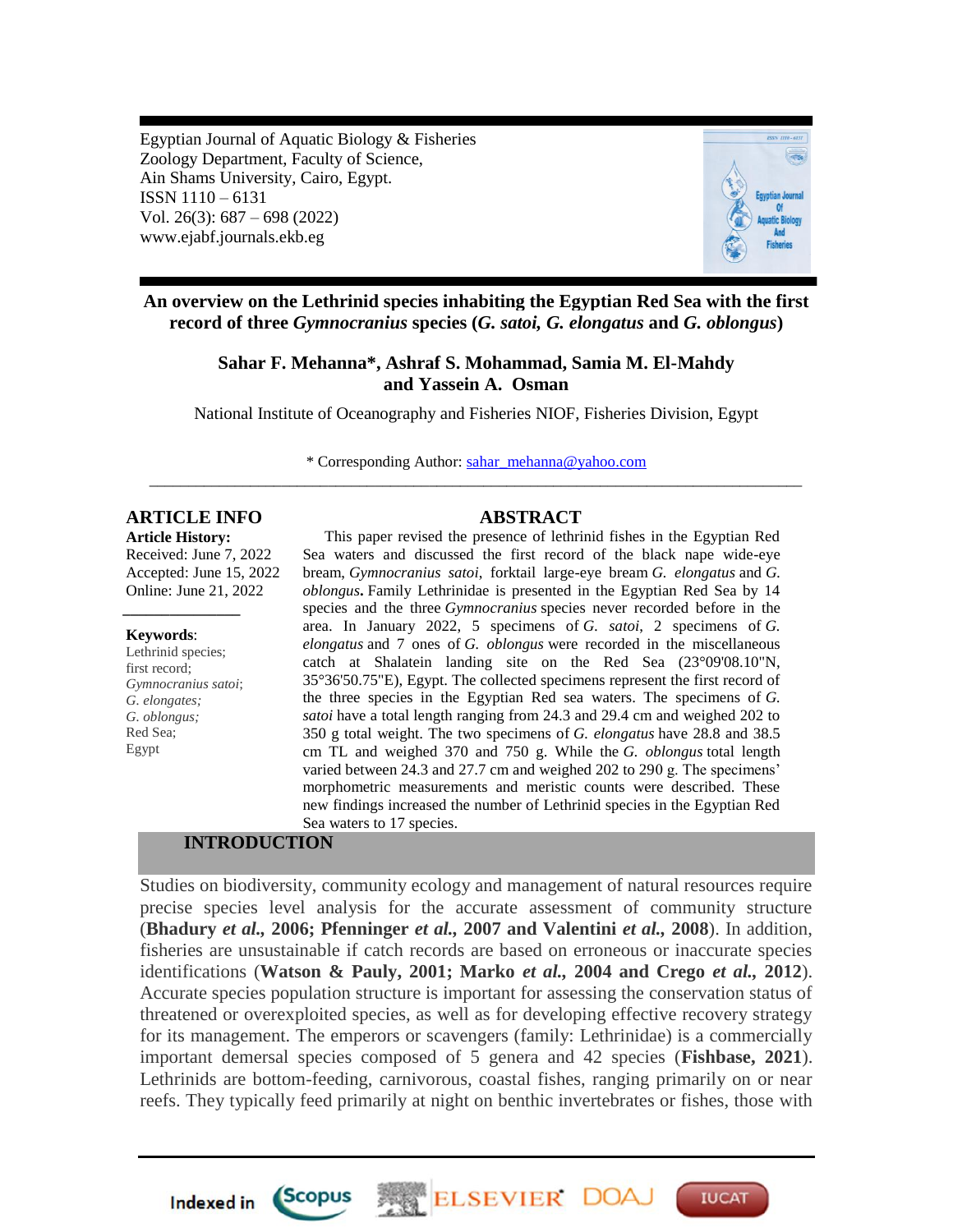molariform teeth mainly on hard-shelled invertebrates. Lethrinids can be solitary or schooling and do not appear to be territorial. They often form large aggregations for pelagic spawning (**Fishbase, 2021**). Lethrinids have a great commercial importance as delicious edible fishes with reasonable prices. In reef areas along the Red Sea coast of Egypt, multi-species artisanal fisheries have been the traditional way to exploit resources. They have focused on fishes of families Lethrinidae, Serranidae, Lutjanidae, Carangidae, Sparidae, Haemulidae, Scaridae and Mullidae (**Mehanna, 1997&2011; Osman, 2015 & 2018; Mohammad, 2016; Mehanna** *et al.,* **2017; El-Mahdy, 2018 and Mehanna, 2021**). Unfortunately, no published data exist on the exact species composition of these families in the area. The present work was undertaken to follow up the catch composition of family Lethrinidae in the area from Hurghada to Shalatein. This is useful information for biodiversity estimates, conservation issues and sustainable management. Also, the taxonomic studies play an important role in prospecting for new resources especially with the overexploitation situation of the common commercial species.

## **MATERIALS AND METHODS**

#### *Study area*

The Egyptian Red Sea coast is about 1080 km extending from Suez in the North to Mersa Halayeb in the South (**Fig. 1**). The mean annual fish production from this vast area did not exceed 40 thousand tons (**GAFRD, 2019**). The main fishing gears operated in this region are trawling, purse-seining and small-scale fishery especially long and hand lining, trammel and gillnets. The fishing grounds along Egyptian Red Sea coast are divided into three main regions namely; Gulf of Suez region (Suez, El-Tor and Hurghada), proper Red Sea (Safaga, Quseir, Baranis, Shalatein and Abo Ramad) and Gulf of Aqaba (**GAFRD, 2019 and Mehanna, 2021**). In between there are many small landing sites like Mersa Alam, Hemaira, Ras Banas and Halayeb.

During routine visits to the different landing sites along the Egyptian Red Sea coast on the period from 2018 to 2022 to follow the catch composition by species and to collect routine samples for different marine species, we recorded 14 lethrinid species inhabiting the area from Hurghada to Shalatein. In January 2022 we observed a strange species (14 specimens) in the commercial catch at Shalatein fishing ground (23°09'08.10"N, 35°36'50.75"E). It was captured among the other unsorted species using trammel nets and lines. The specimens were identified at first for its specific characters to the genus Gymnocranius. The specimens were preserved frozen and transferred to the laboratory for further investigation. According to FAO identification sheets and fishbase web site the specimens were identified as *Gymnocranius satoi* (5 specimens), *G. elongatus* (2 specimens) and *G. oblongus* (7 specimens). Morphometric and meristic characteristics as well as most diagnostic features were recorded and counted with a digital caliper. The following measurements were taken (**Fig. 2**):

- 1. Total length (TL)
- 2. Fork length (FL)
- 3. Standard length (SL)
- 4. Head length (HL)
- 5. Head depth (HD)
- 6. Body depth (BD)
- 7. Eye diameter (EyD)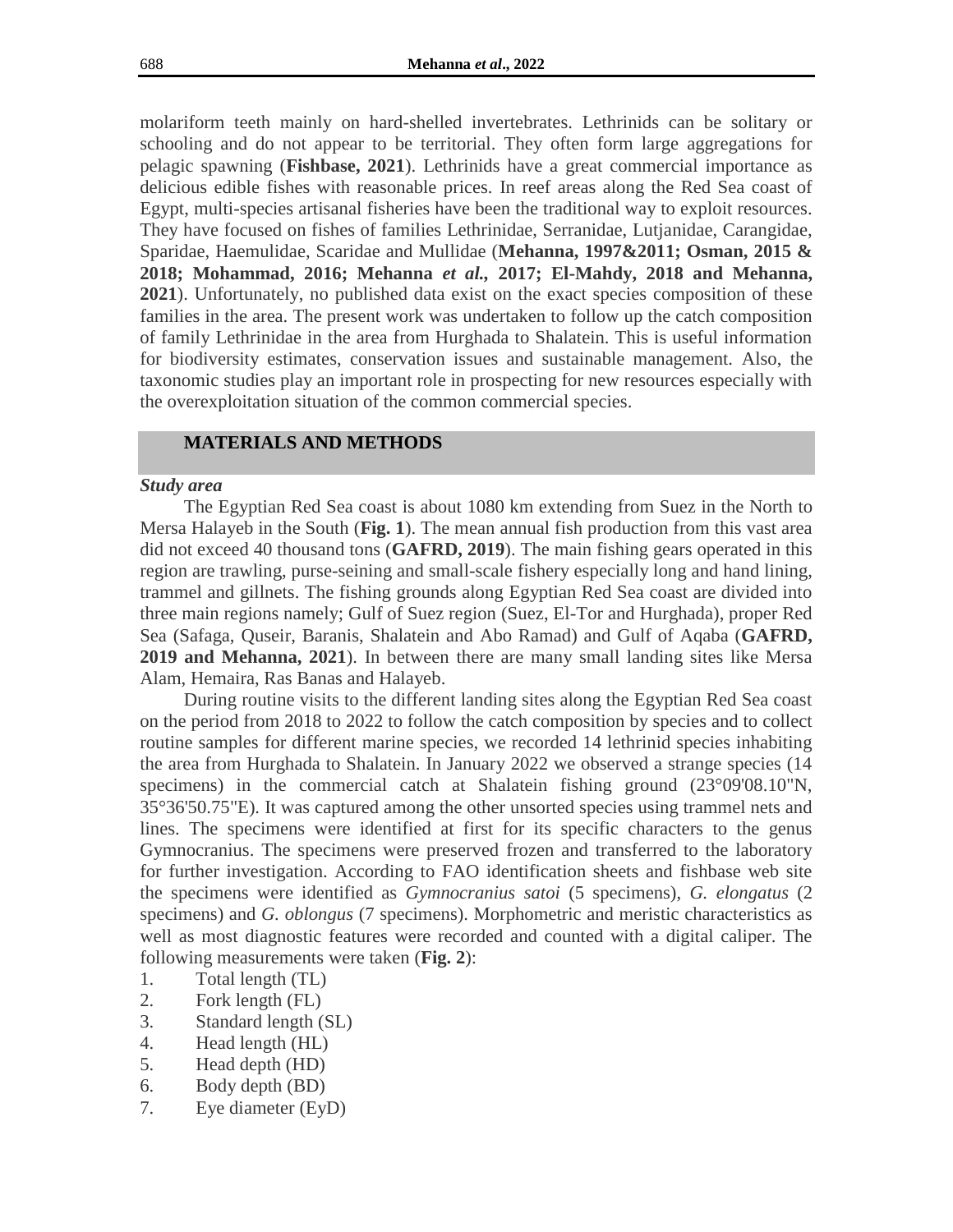- 8. Snout length (SnL)
- 9. Dorsal fin base length (DFL)
- 10. Pectoral fin length (PFL)
- 11. Anal fin base length (AFL)
- 12. Distance between the first dorsal fin base and the end anal fin base length (DAFL)
- 13. Distance between the end dorsal fin base and the first pectoral fin base length (DPFL)
- 14. Distance between the end dorsal fin base and the first caudal fin base length (DECL)

15. Distance between the end anal fin base and the first caudal fin base length (AECL)

- 16. Caudal depth (CD)
- 17. Pre-dorsal fin length (PDFL)
- 18. Pre-pelvic fin length (PPFL)
- 19. Pre-anal fin length (PAFL)



**Fig. 1. Egyptian coast of Red Sea showing the main fishing grounds**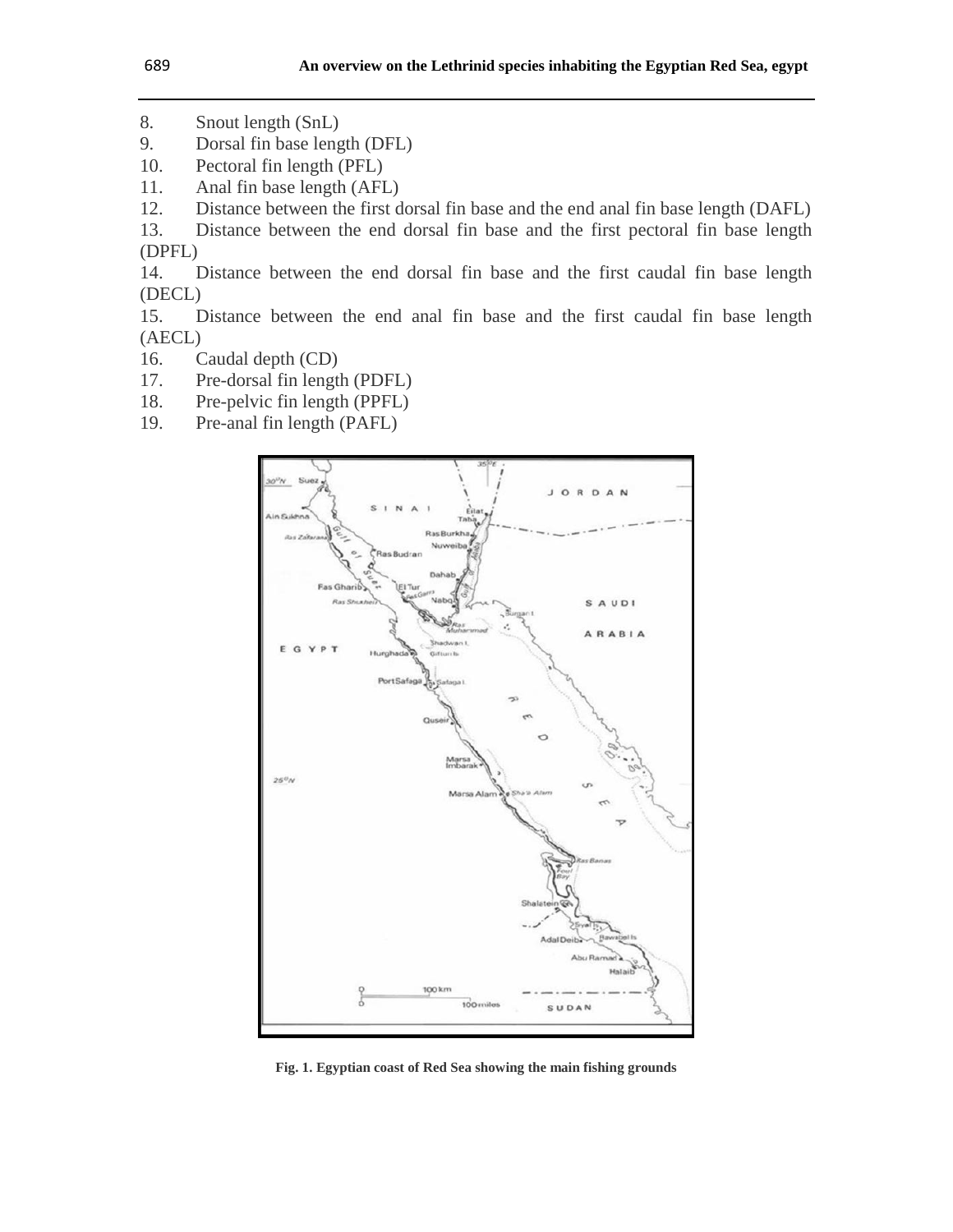

#### **RESULTS AND DISCUSSION**

In many regions of the world, fish stocks are being exploited without much taxonomic assistance. However, it is impossible to develop conservation plans and longterm management without knowing what species are involved, and how to identify them. Lethrinids (emperors) are demersal coastal fishes, ranging primarily on or near reefs to depths of 100-220 m (**Carpenter & Allen, 1989**). In the Egyptian Red Sea, emperors contribute about 24% of the total landings of the artisanal fishery (2000 - 2019) earning about 250 million LE annually. Knowledge of fisheries' resources, their availability, and distribution, is necessary for proper fisheries management.

The current study's findings confirmed that there are 17 lethrinid species (**Table 1 and PLATE I**) belonging to three genera (*Lethrinus, Monotaxis* and *Gymnocranius*). In Egyptian Red Sea, seven species are common and abundant, *Lethrinus nebulosus, L. borbonicus, L. mahsena, L. lentjan, L. microdon, L. variegatus* and *Monotaxis grandoculis*. While six species are moderately numerous (*L. xanthochilus, L. harak, L. olivaceus, L. obsoletus, L. conchyliatus* and *Gymnocranius grandoculis*) and four species are uncommon (*L. miniatus, Gymnocranius satoi, G. oblongus* and *G. elongates*). The three *Gymnocranius* species (*Gymnocranius satoi, G. oblongus* and *G. elongates*) are recorded for the first time in the Egyptian Red Sea in this year by the authors. All these species are food fish species and varied from moderate to very high prices.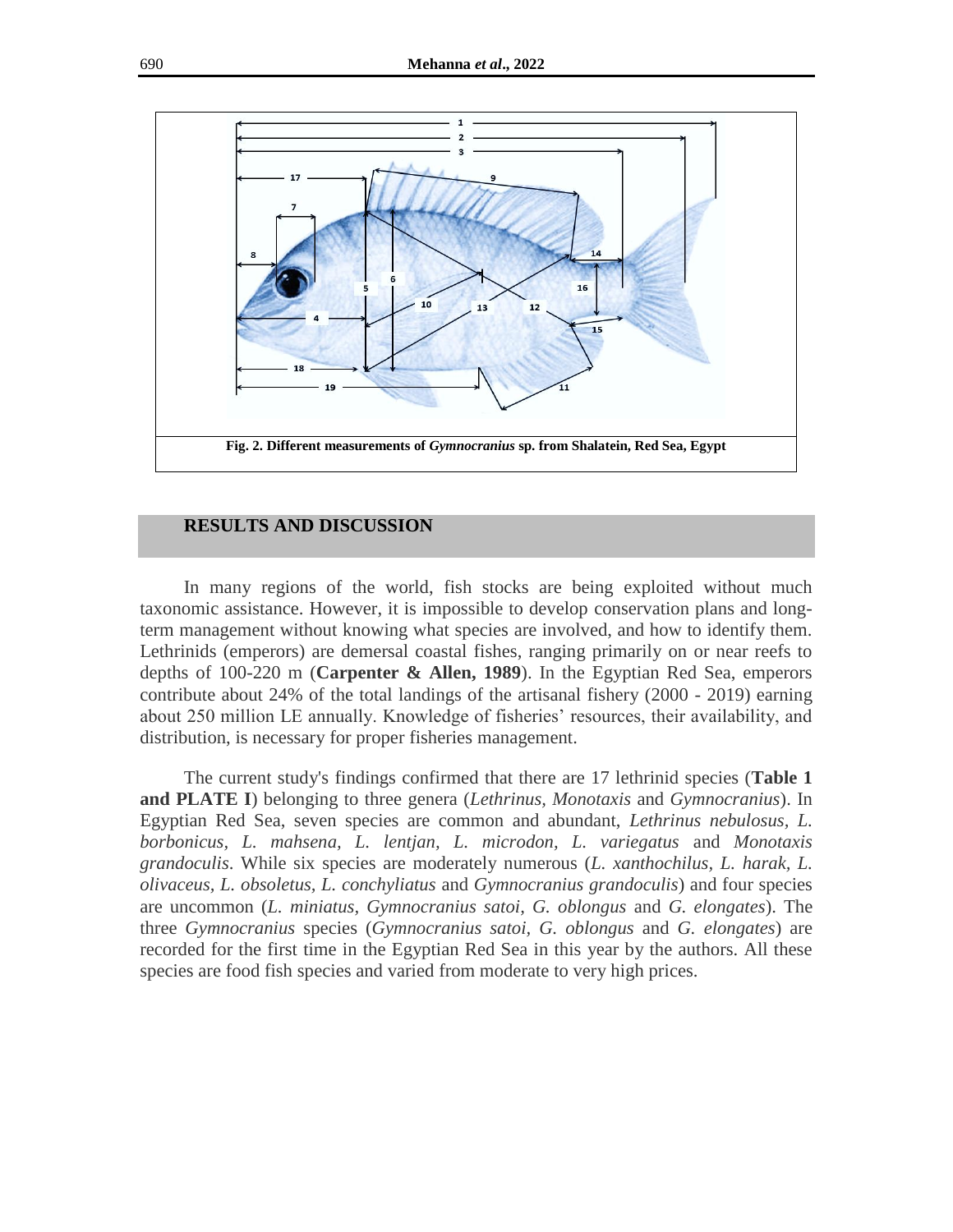| <b>Fish species</b>        |                                      |                | Length range  | Weight range                |
|----------------------------|--------------------------------------|----------------|---------------|-----------------------------|
| Latin name                 | <b>English name</b>                  | Local name     | (cm)          | $\left( \mathbf{g} \right)$ |
| Lethrinus nebulosus        | Spangled emperor                     | Shoor hor      | $22 - 80$     | $190 - 9250$                |
| L. mahsena                 | Sky emperor                          | Mahseni        | $18 - 55$     | $115 - 3800$                |
| L. borbonicus              | Snubnose emperor                     | Bungoz         | $11 - 32$     | $15 - 500$                  |
| L. lentjan                 | Pink ear emperor                     | <b>Sharkas</b> | $11 - 51$     | $15 - 1890$                 |
| L. microdon                | Smalltooth emperor                   | Khomkhom       | $15 - 63$     | $50 - 2700$                 |
| L. variegatus              | Slender emperor                      | Derini         | $11 - 30$     | $15 - 215$                  |
| L. xanthochilus            | Yellowlip emperor                    | Khomkhom       | $20 - 70$     | $120 - 5745$                |
| L. harak                   | Thumbprint emperor                   | Harak          | $12 - 35$     | $25 - 630$                  |
| L. olivaceus               | Longface emperor                     | Khermi         | $25 - 75$     | $250 - 6000$                |
| L. obsoletus               | Orange-striped emperor               | Khermi         | $25 - 90$     | 290 - 14000                 |
| L. conchyliatus            | Redaxil emperor                      | Khermi         | $20 - 60$     | $110 - 2900$                |
| L. miniatus                | Trumpet emperor                      | Khermi         | $14 - 70$     | $30 - 5150$                 |
| *Gymnocranius satoi        | Blacknape large-eye bream            | Kamar          | $24.3 - 29.4$ | $202 - 350$                 |
| <i><b>*G.</b> oblongus</i> | Redaxil emperor                      | Kamar          | $24.3 - 27.7$ | $202 - 290$                 |
| <i>*G. elongatus</i>       | Forktail large-eye bream             | Kamar          | $28.8 - 38.5$ | $370 - 750$                 |
| G. grandoculis             | Blue-lined large-eye bream           | Kamar          | $28 - 54$     | $350 - 2000$                |
| Monotaxis grandoculis      | Humpnose big-eye bream Shoor Abo Ain |                | $19 - 49$     | 110-2200                    |

| Table 1. Lethrinid species that recorded in the area from Hurghada to Shalatein, during the |  |
|---------------------------------------------------------------------------------------------|--|
| period from 2018 to 2022                                                                    |  |

\*The new recorded species





*Gymnocranius satoi Gymnocranius satoi*



*Gymnocranius oblongus Gymnocranius oblongus*

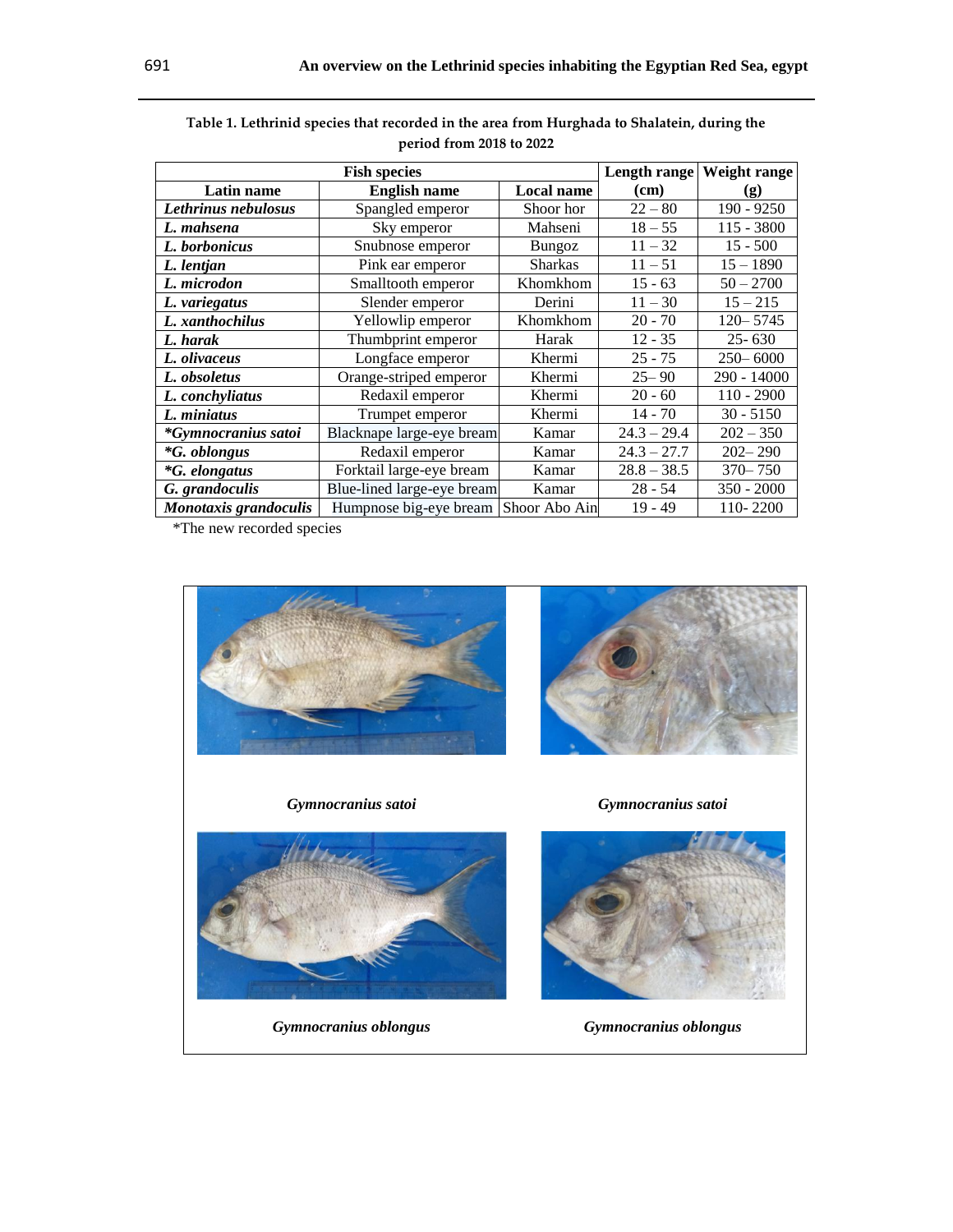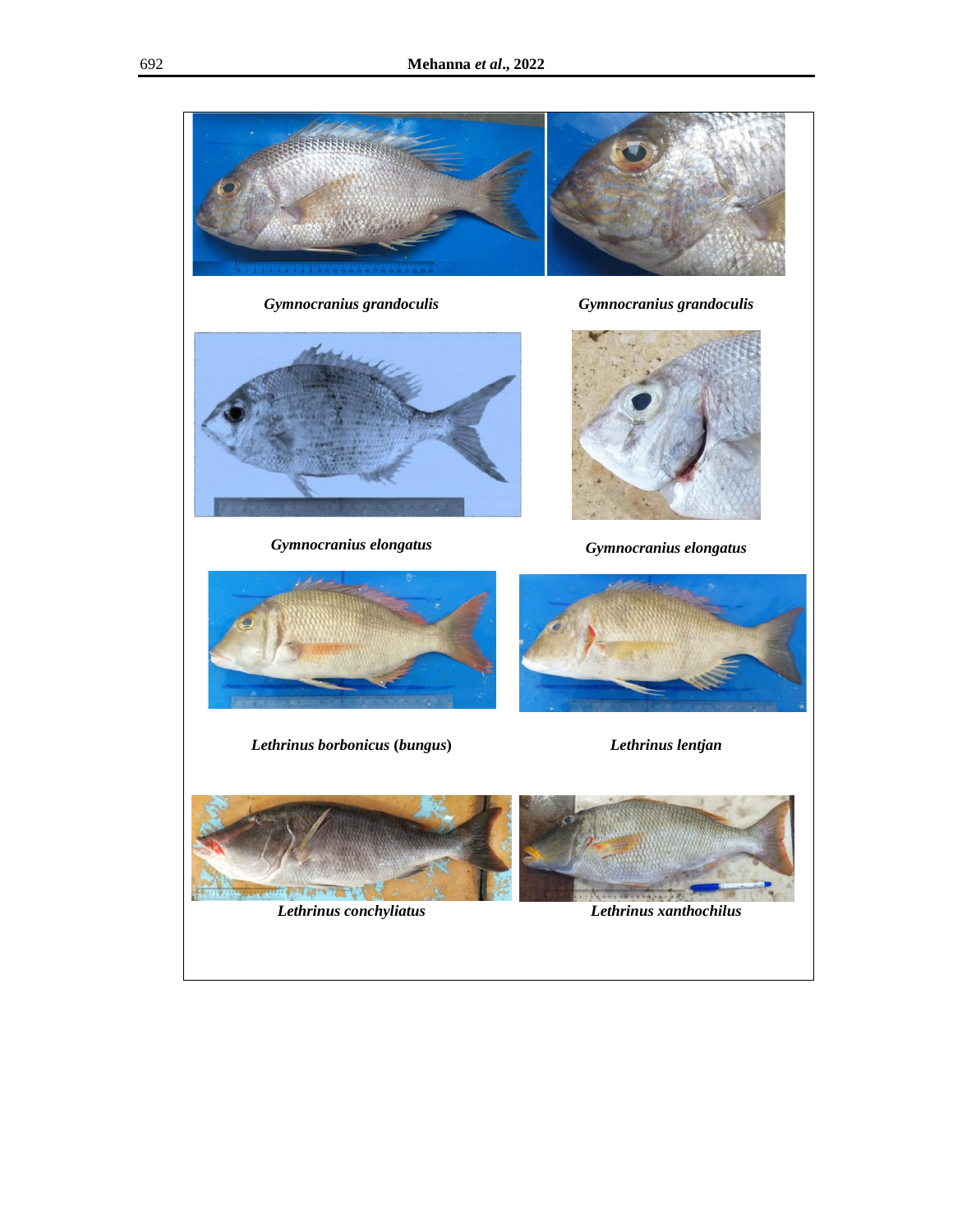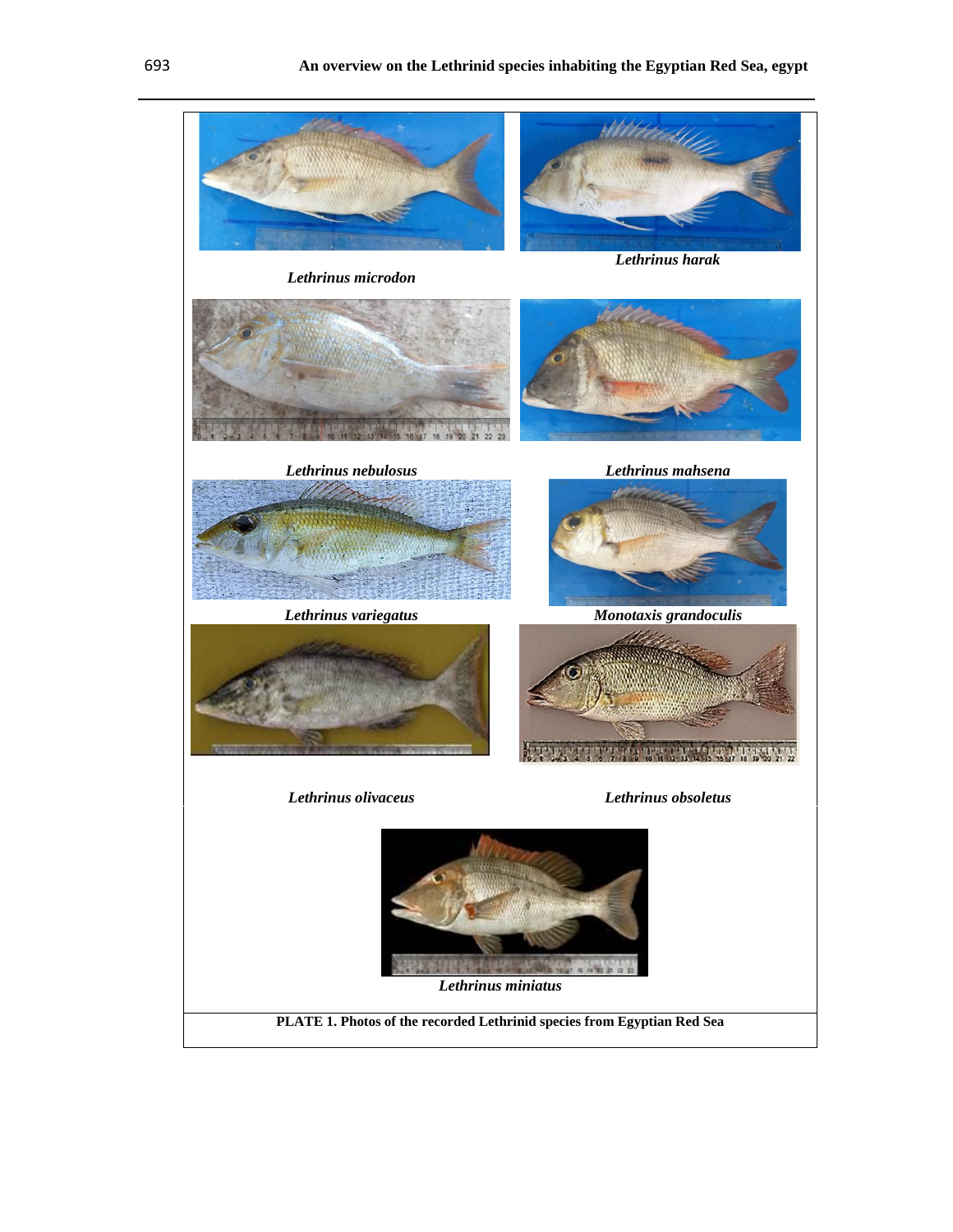# *Description of the first recorded species*

During the monitoring and recording fish landings in the fishing harbors along the Egyptian Red Sea, 17 specimens of *Gymnocranius* spp. were observed among the other mixed species in Shalatein fishing ground. They were identified as *Gymnocranius satoi, G. elongatus* and *G. oblongus* based on the combination of main morphological characters. The detailed description of morphometric and meristic characters of the *Gymnocranius satoi, G. elongatus* and *G. oblongus* was given in **Table (2)**, while some characters of the other recorded species were presented in **Table (3)**.

The taxonomy of large-eye breams of the genus *Gymnocranius* (Lethrinidae: Monotaxinae) is notoriously difficult **(Borsa** *et al***., 2009 & 2010)**. **Sato (1986)** recognized six species in this genus, whereas **Carpenter & Allen (1989)** recognized eight species. **Borsa** *et al***. (2013)** added new two species and the number of *Gymnocranius* species became ten.

Up to now, 42 species of lethrinid belonging to five genera have been recorded all over the world of which 11 inhabited the Red Sea **(Froese & Pauly, 2022)**. Our findings confirmed the presence of 14 lethrinid species in the Egyptian Red Sea and by January 2022, three new species of the genus *Gymnocranius* were recorded: *G. satoi, G. oblongus* and *G. elongatus.* To our knowledge, these species are firstly documented records in the Egyptian Red Sea. Despite the long research tradition of monitoring the marine fauna in Egypt **(Mehanna, 1997, 1999; Osman, 2015&2018; El-Mahdy, 2018; Mehanna** *et al***., 2019** and **Mohammed** *et al***., 2022)**, which has provided important biological material for taxonomical studies on fishes, further recent research should be performed. However the present record is a new addition to the family Lethrinidae as well as to the ichthyofaunal diversity of Egypt. Further, it showed significant range expansion of its previously known distribution in the Egyptian Red Sea waters.

| Parameters*                 | <b>Measurements (cm)</b> |               |                |  |
|-----------------------------|--------------------------|---------------|----------------|--|
|                             | G. satoi                 | G. elongatus  | G. oblongus    |  |
| Total length (TL)           | $24.3 - 29.4$            | $24.3 - 27.7$ | $28.8 - 34.4$  |  |
| Forked length (FL)          | $21.5 - 26.8$            | $21.5 - 24.6$ | $25.4 - 31$    |  |
| <b>Standard length (SL)</b> | $18.5 - 23.7$            | $18.5 - 21.8$ | $21.7 - 26.5$  |  |
| Pre-dorsal fin length (PDL) | $7.8 - 9.4$              | $7.8 - 9.1$   | $9.63 - 12.5$  |  |
| Pre-pelvic fin length (PPL) | $7 - 8.8$                | $7 - 8.2$     | $8.68 - 11.4$  |  |
| Pre-anal fin length (PAL)   | $12 - 14.6$              | $12 - 13.8$   | $14.11 - 18.8$ |  |
| Head depth (HD)             | $7.2 - 9.2$              | $7.2 - 8.2$   | $9.94 - 11.88$ |  |
| Head length (HL)            | $6.2 - 7$                | $6.2 - 7$     | $7.72 - 9.22$  |  |

**Table 2. Morphometric, meristic counts and relative characters of the first recorded species from Shalatein fishing area, Egypt**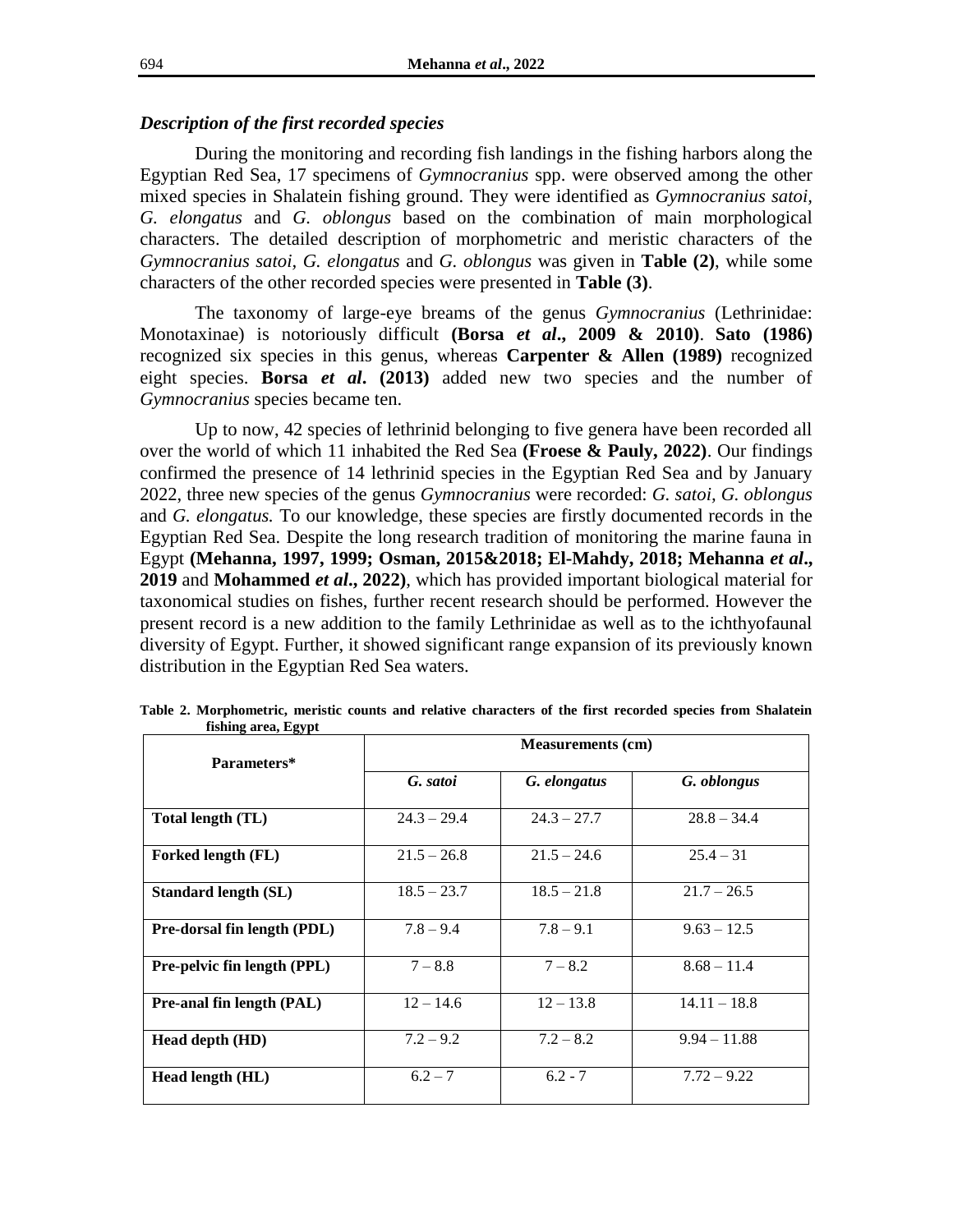| <b>Dorsal fin counts</b>    | $X+10$          | $X+10$        | $X+10$          |  |
|-----------------------------|-----------------|---------------|-----------------|--|
| Anal fin count              | $III+10$        | $III+10$      | $III+10$        |  |
| Pelvic fin count            | $I+5$           | $I+5$         | $I+5$           |  |
| Pectoral fin count          | $\overline{12}$ | $12 - 13$     | $13 - 14$       |  |
| <b>Body depth (BD)</b>      | $8.7 - 10.7$    | $8.7 - 9.7$   | $10.66 - 12.73$ |  |
| Eye diameter (ED)           | $1.9 - 2.4$     | $1.9 - 2.2$   | $2.8 - 3$       |  |
| Caudal peduncle depth (CPD) | $2.5 - 3.1$     | $2.5 - 3.0$   | $3.02 - 3.61$   |  |
| Snout length (SnL)          | $2.4 - 2.8$     | $2.4 - 2.8$   | $3.01 - 3.60$   |  |
| <b>DAFL</b>                 | $11.5 - 14.3$   | $11.5 - 13.2$ | $13.68 - 17.5$  |  |
| <b>DPFL</b>                 | $10.3 - 12.5$   | $10.3 - 11.7$ | $12.57 - 16.3$  |  |
| <b>DECL</b>                 | $2.8 - 4.5$     | $2.8 - 4.0$   | $3.34 - 5.4$    |  |
| <b>AECL</b>                 | $3.0 - 4.2$     | $3.0 - 3.8$   | $3.58 - 5.2$    |  |
| SL/TL                       | 76 - 81%        | $76 - 79%$    | $75 - 79%$      |  |
| SL/BD                       | $2.07 - 2.25$   | $2.13 - 2.25$ | $2.03 - 2.22$   |  |
| <b>SL/HL</b>                | $2.98 - 3.39$   | $2.98 - 3.11$ | $2.81 - 2.97$   |  |
| <b>SL/ED</b>                | $9.74 - 11.4$   | $9.74 - 9.91$ | $7.75 - 9.86$   |  |
| <b>HL/ED</b>                | $2.92 - 3.5$    | $3.73 - 3.79$ | $2.76 - 3.34$   |  |
| <b>SL/PDFL</b>              | $2.37 - 2.52$   | $2.37 - 2.40$ | $2.25 - 2.40$   |  |
| <b>SL/PPFL</b>              | $2.59 - 2.69$   | $2.64 - 2.66$ | $2.49 - 2.63$   |  |
| <b>SL/PAFL</b>              | $1.54 - 1.63$   | $1.54 - 1.58$ | $1.53 - 1.60$   |  |

**\***Abbreviations as recorded in materials and methods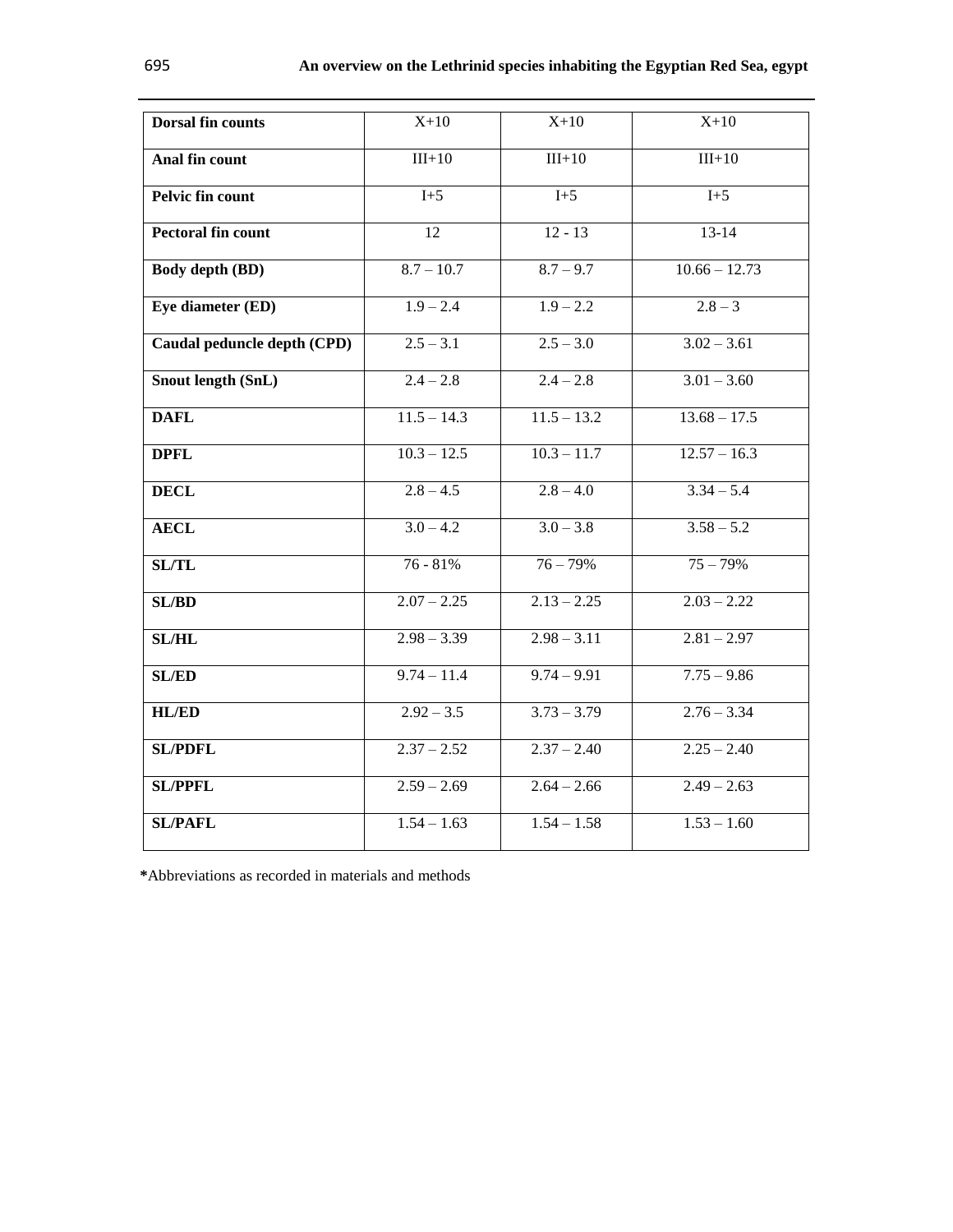| <b>Species name</b>   | <b>Morphometrics</b> |               |               | <b>Merestic counts</b> |          |                     |
|-----------------------|----------------------|---------------|---------------|------------------------|----------|---------------------|
|                       | <b>SL/BD</b>         | <b>SL/HL</b>  | HL/BD         | Dorsal fin             |          | Anal fin Pelvic fin |
| Lethrinus nebulosus   | $2.45 - 2.89$        | $2.6 - 3.1$   | $0.9 - 1$     | $X+9$                  | $III+8$  | $I+5$               |
| L. mahsena            | $2.11 - 2.47$        | $2.8 - 3.3$   | $1.2 - 1.3$   | $X+9$                  | $III+8$  | $I+5$               |
| L. borbonicus         | $2.43 - 2.76$        | 2.65-3.07     | $1.0 - 1.11$  | $X+9$                  | $III+8$  | $I+5$               |
| L. lentjan            | $2.48 - 2.81$        | $2.61 - 3.01$ | $0.9 - 1.1$   | $X+9$                  | $III+8$  | $I+5$               |
| L. microdon           | $3.02 - 3.54$        | $2.58 - 2.94$ | $1 - 1.21$    | $X+9$                  | $III+8$  | $I+5$               |
| L. variegatus         | $3.44 - 3.68$        | $2.96 - 3.18$ | $0.9 - 1.11$  | $X+9$                  | $III+8$  | $I+5$               |
| L. xanthochilus       | $2.81 - 3.49$        | $2.61 - 3.02$ | $1 - 1.21$    | $X+9$                  | $III+8$  | $I+5$               |
| L. harak              | $2.59 - 2.8$         | $2.69 - 3.11$ | $0.9 - 1$     | $X+9$                  | $III+8$  | $I+5$               |
| L. olivaceus          | $2.91 - 3.38$        | $2.42 - 2.87$ | $1.11 - 1.29$ | $X+9$                  | $III+8$  | $I+5$               |
| L. obsoletus          | 2.81                 | 3.39          | 1.21          | $X+9$                  | $III+8$  | $I+5$               |
| L. conchyliatus       | 3.31                 | 3.08          | 1.08          | $X+9$                  | $III+8$  | $I+5$               |
| L. miniatus           | $2.42 - 2.81$        | $2.51 - 2.92$ | $0.9 - 1$     | $X+9$                  | $III+8$  | $I+5$               |
| *Gymnocranius satoi   | $2.07 - 2.25$        | $2.98 - 3.39$ | $0.63 - 0.72$ | $X + 10$               | $III+10$ | $I+5$               |
| <i>*G. oblongus</i>   | $2.03 - 2.22$        | $2.81 - 2.97$ | $0.65 - 0.73$ | $X + 10$               | $III+10$ | $I+5$               |
| <i>*G. elongatus</i>  | $2.13 - 2.25$        | $2.98 - 3.11$ | $0.71 - 0.73$ | $X+10$                 | $III+10$ | $I+5$               |
| G. grandoculis        | $2.04 - 2.22$        | $2.81 - 2.97$ | $0.68 - 0.75$ | $X+10$                 | $III+10$ | $I+5$               |
| Monotaxis grandoculis | $2.03 - 2.31$        | $2.81 - 3.38$ | $0.71 - 0.81$ | $X+10$                 | $III+10$ | $I+5$               |

**Table 3. Some morphometric and meristic characters of lethrinid species inhabiting the Egyptian Red Sea**

#### **CONCLUSION**

In Egypt, the identification of marine species is still done individually and the exact number of these species is under-estimate. Thus, more research and a monitoring program are urgent to deepen our knowledge about the diversity of marine species in the area. Also, detailed studies on the ecology and life history strategies of marine species should be done to detect the ecological changes that lead to the appearance of new species in the area.

## **REFERENCES**

- **Bhadury, P.; Austen, M.C.; Bilton, D.T.; Lambshead, P.J.D.; Rogers, A.D.** and **Smerdon, G.R. (2006).** Development and evaluation of a DNA barcoding approach for the rapid identification of nematodes. Mar. Ecol. Prog. Ser., **320**: 1-9.
- **Borsa, P.; Lemer, S.; Chen, W.J.; Collet, A.; Carassou, L.** and **Ponton, D. (2009).** Identification par barcode (sequences nucleotidiques d'un fragment du gene du cytochrome b) des larves de Lethrinidae capturees en baies de Dumbea et Ouano (Nouvelle-Caledonie), rapport pour Zoneco, IRD, Noumea: 60 p.
- **Borsa, P.; Collet, A.; Carassou, L.; Ponton, D.** and **Chen, W.J. (2010).** Multiple nuclear and mitochondrial genotyping identifies emperors and large-eye breams (Teleostei: Lethrinidae) from New Caledonia and reveals new large-eye bream species, Biochem. Syst. Ecol., **38**: 370–389
- **Borsa, P.; Hsiao, D.R.; Carpenter, K.E. and Chen, W.J. (2013).** Cranial morphometrics and mitochondrial DNA sequences distinguish cryptic species of the longface emperor (*Lethrinus olivaceus*), an emblematic fish of Indo- West Pacific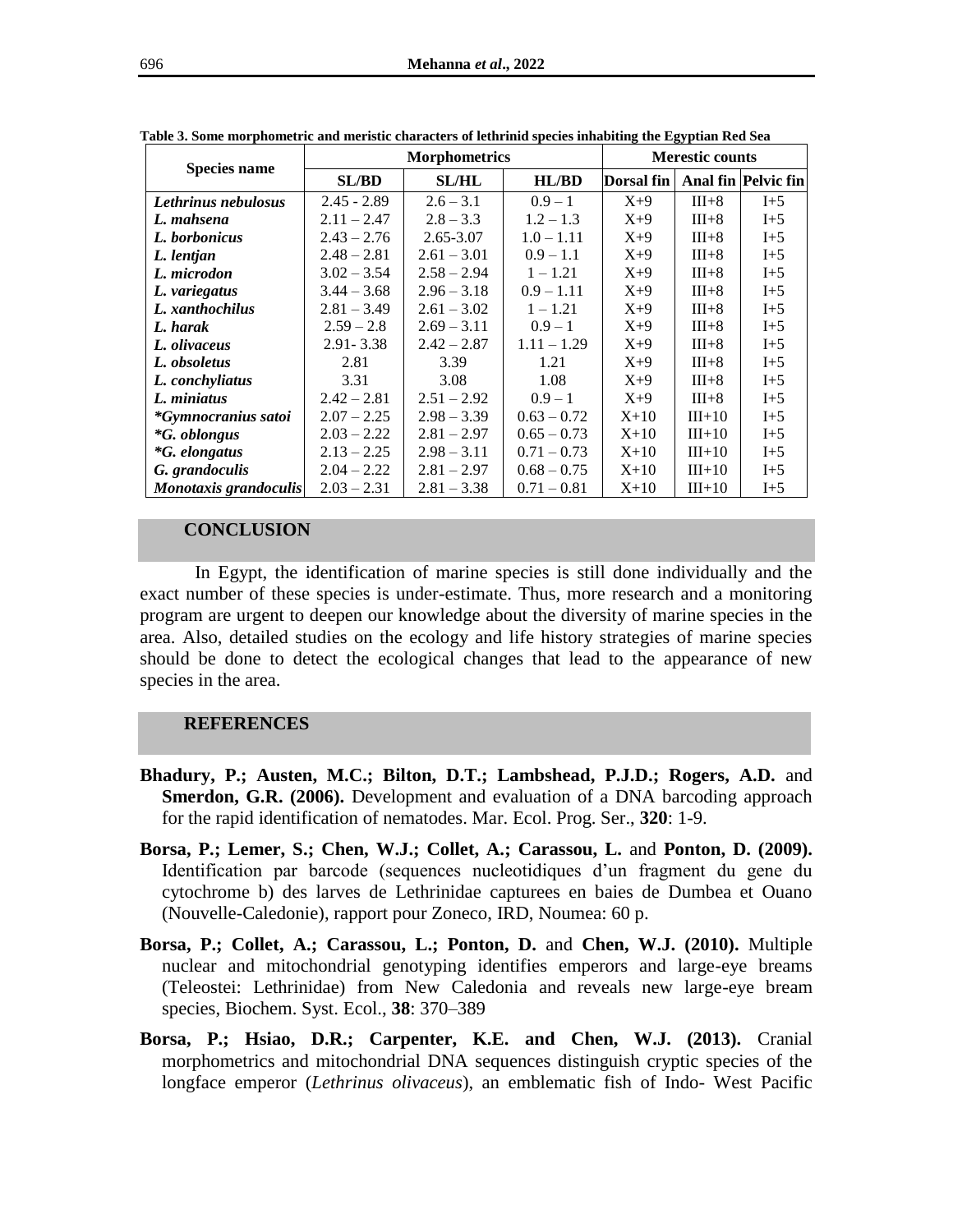coral reefs. Comptes Rendus Biologies, **336:** 505–514. [https://doi.org/10.1016/j.crvi.](https://doi.org/10.1016/j.crvi) 2013.09.004

- **Carpenter, K.E.** and **Allen, G.R. (1989).** FAO Species Catalogue. Vol. 9. Emperor fishes and large-eye breams of the world (family Lethrinidae). An annotated and illustrated catalogue of lethrinid species known to date. FAO Fish. Synop., **125**(9):118 p. Rome: FAO.
- **Crego-Prieto, V.; Campo, D.; Perez, J.; Martinez, J.L.; Garcia-Vazquez, E.** and **Roca, A. (2012).** Inaccurate labelling detected at landings and markets: The case of European megrims. Fisheries Research, 129-130. 106-109. doi: 10.1016/j.fishres. 2012.06.017.
- **El-Mahdy, S.M. (2018).** Biological studies, stock assessment and fisheries management of *Acanthopagrus bifasciatus* (Forsskål, 1775) from the Red Sea, Egypt. Ph.D. Thesis, Zoology Department, Faculty of Science, Assiut University, Egypt.
- Fish Base (2021). World Wide Web electronic publication (Eds. Froese, R. and Pauly, D.), version (12/2021).
- **Froese, R. and Pauly, D. (2022).** Fish Base. World Wide Web electronic publication, version (12/2022).
- **GAFRD General Authority for Fish Resources Development (2019).** Annual Statistical Year Book.
- **Marko, P.B.; Lee, S.C.; Rice, A.M.; Gramling, J.M.; Fitzhenry, T.M.; McAlister, J.S.; Harper, G.R.** and **Moran, A. (2004).** Mislabeling of a depleted reef fish. Nature, **430**: 309-310. doi: 10.1038/430309b.
- **Mehanna, S.F. (1997).** The study of biology and population dynamics of *Lethrinus mahsena* in the Gulf of Suez. PhD Thesis, Faculty of Science, Zoology Department, Zagazig University.
- **Mehanna, S.F. (1999).** An assessment and management of the coral reef fish stocks in the Gulf of Suez. Egyp. J. Aquat. Biol. & Fish., **3**(2): 103-114.
- **Mehanna, S.F. (2011).** Population dynamics and management of snubnose emperor *Lethrinus bungus* (*L. borbonicus*) from the Foul Bay, Red Sea. INOC-XI International Symposium 2011, Bogor, Indonesia: 121-129.
- **Mehanna, S.F. (2021).** Egyptian Marine Fisheries and its Sustainability, pp. 111-140. In: Sustainable Fish Production and Processing (Ed. Galanakis, Ch. M.). Academic Press, Elsevier, 325 p.
- **Mehanna, S.F.; El-Gammal, F.I.; Zaahkouk, S.A.; Khalaf-Allah H.M.** and **Makkey, A. (2017).** Population dynamics of the small tooth emperor, *Lethrinus microdon* (Valenciennes, 1830) from the Egyptian Red Sea. International Journal of Fisheries and Aquatic Studies, **5**(2): 158-163.
- **Mehanna, S.F.; Osman, Y.A.A.; Khalil, M.T.** and **Hassan, A. (2019).** Age and growth, mortality and exploitation ratio of *Epinephelus summana* (Forsskål, 1775) and *Cephalopholis argus* (Schneider, 1801) from the Egyptian Red Sea coast, Hurghada fishing area. Egyptian Journal of Aquatic Biology & Fisheries, **23**(4): 65-75. 115.